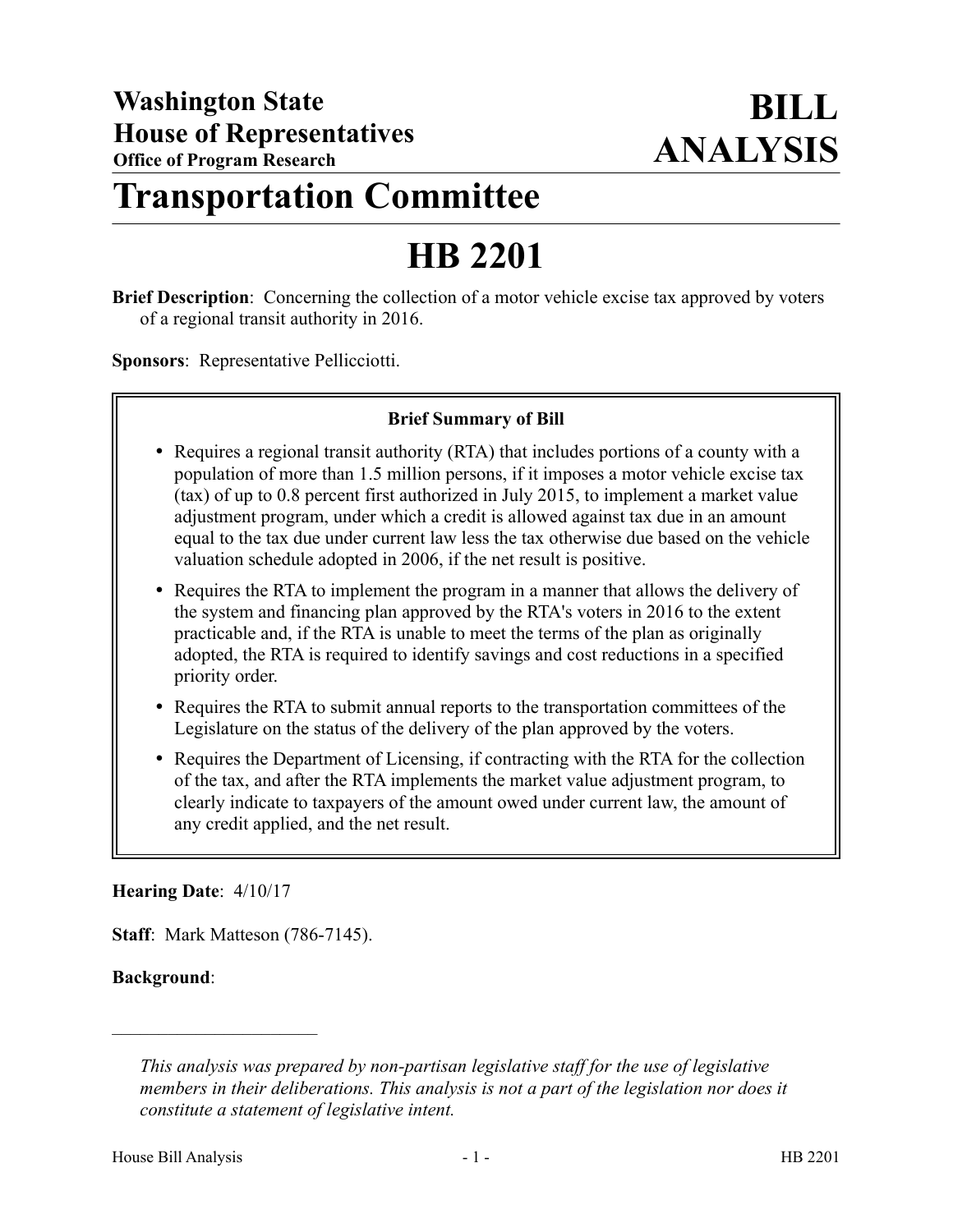# Regional Transit Authorities.

In 1992, the Legislature authorized the formation of a regional transit authority in the central Puget Sound region for the purposes of designing and implementing a high-capacity transportation system. In 1993, the county councils of King, Pierce, and Snohomish counties voted to form Sound Transit (ST), the RTA for the central Puget Sound region. In November 1996, the Sound Transit's voters approved "Sound Move," which originally included 25 miles of light rail, 81 miles of commuter rail, and high-occupancy vehicle improvements for use by regional express buses, and was funded by a 0.4 percent sales and use tax, a 0.3 percent motor vehicle excise tax, and a 0.8 car rental tax. Since then Sound Transit has gone back to its voters several times. In the 2008 general election, the voters approved "ST2," the next phase of the system development, funded by an additional 0.5 percent sales tax. At the 2016 general election, the voters approved "ST3," funded by an additional 0.8 percent motor vehicle excise tax, an additional 0.5 percent sales and use tax, and a regular property tax of 25 cents per \$1,000 of assessed valuation. Sound Transit 3 is intended to provide 62 new miles of light rail, additional bus rapid transit, expanded capacity commuter rail service, additional express bus service, and parking expansion with improved access.

# Motor Vehicle Excise Tax .

A motor vehicle excise tax (MVET) is an excise tax based on the value of the vehicle and is in lieu of personal property tax. The Legislature first enacted a MVET in 1937 for state purposes, at a rate of 1.5 percent of vehicle value; this was increased to 2 percent in 1959 and to 2.2 percent in 1977. The Legislature enacted a local authorization for transit purposes, at a rate of 1 percent credited against the state rate, in 1969. Until 1990, vehicle valuation was determined by agency rule, first at the Tax Commission in the 1930s and then, later, at the Department of Revenue, based on information available, pertaining to the fair market value of motor vehicles. In 1990, pursuant to a legislative study in 1988, the Legislature adopted statutory valuation schedules to simplify administration. Under the 1990 change, the tax base is the manufacturer's base suggested retail price when the vehicle is first offered for sale, multiplied by a depreciation schedule. The schedules, as of July 1, 1999, were as follows:

| Year           | Schedule 1* | Schedule 2** |
|----------------|-------------|--------------|
| 1              | 100%        | 100%         |
| 2              | 95%         | 90%          |
| 3              | 89%         | 83%          |
| $\overline{4}$ | 83%         | 75%          |
| 5              | 74%         | 67%          |
| 6              | 65%         | 59%          |
| 7              | 57%         | 52%          |
| 8              | 48%         | 44%          |
| 9              | 40%         | 36%          |
| 10             | 31%         | 28%          |
| 11             | 22%         | 21%          |
| 12             | 14%         | 13%          |
| 13 or older    | 10%         | 10%          |

\* Schedule 1: Passenger vehicles, motorcycles, light-duty trucks, and small trailers. Base manufacturer's suggested retail price (MSRP) is used in the valuation.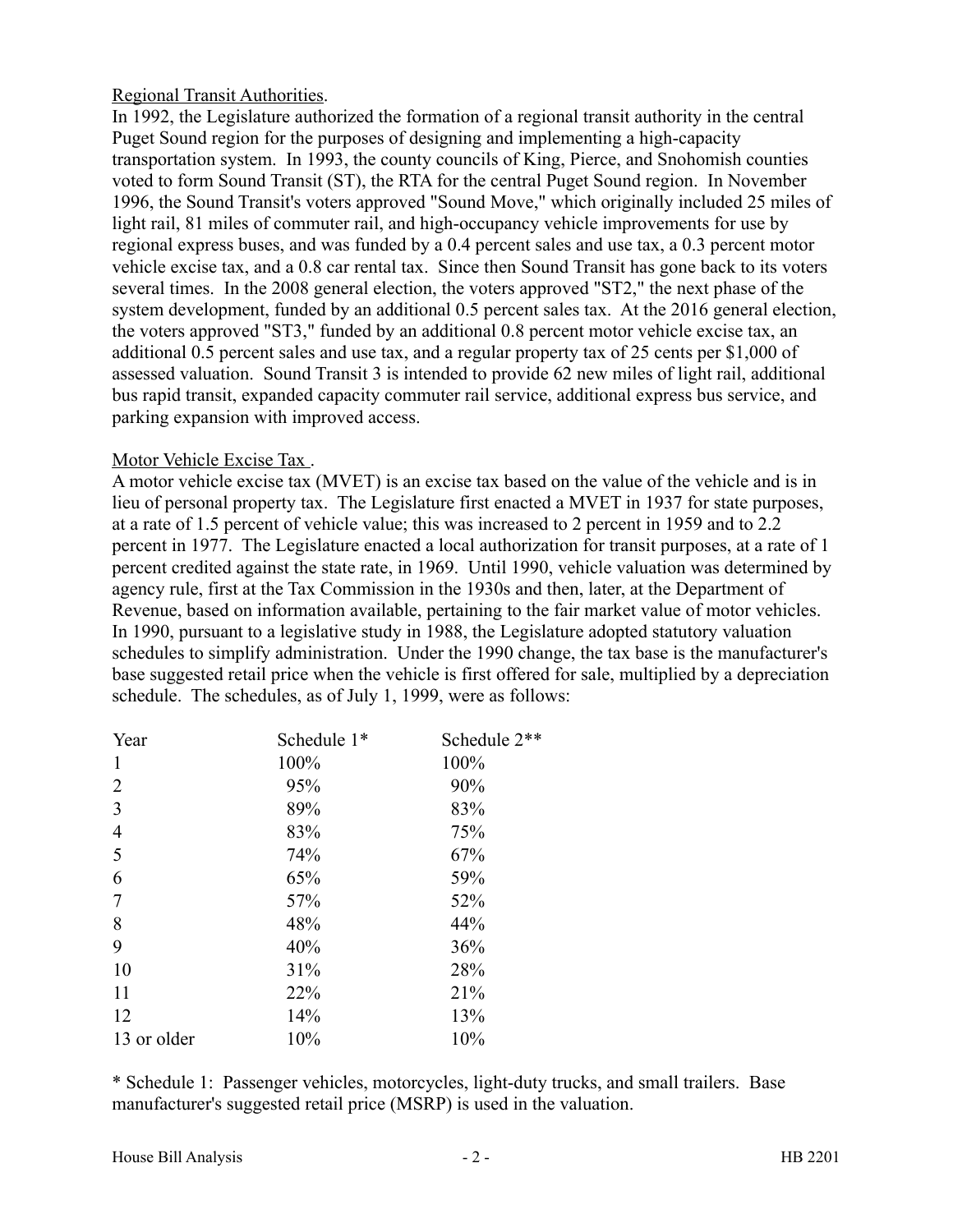\*\* Schedule 2: Certain trucks with scale weight of over 6,001 pounds.

In November 1999, the state voters enacted Initiative 695, repealing the state MVET, including the valuation schedule. In early 2000, the court ruled the initiative unconstitutional, reinstating the tax. Shortly thereafter, in the 2000 legislative session, the Legislature repealed the state MVET and valuation schedule. However, Sound Transit, which had pledged its local MVET receipts to the repayment of bond debt for bonds issued under Sound Move in 1999, continued to collect the 0.3 percent MVET. In 2002, the state voters enacted Initiative 776, which, among other things, removed Sound Transit's authority to impose the 0.3 percent MVET. Shortly after the initiative passed, Pierce County and others challenged the initiative on multiple grounds. In *Pierce County v. State* 159 Wn2d 16 (2006), the Washington State Supreme Court held that Initiative 776 impermissibly impaired the contractual obligations between Sound Transit and its bondholders in violation of the state Constitution's contract clause. As a result, Sound Transit was permitted to continue to levy the MVET for so long as the bonds remain outstanding. The last maturity date for the bonds is in 2028.

In 2005, in the biennial transportation budget, the Legislature directed the Joint Transportation Committee to conduct a study regarding the feasibility of a statewide uniform MVET depreciation schedule in order to more accurately reflect vehicle value without compromising any outstanding bond obligations. The participants included: a representative of Sound Transit; a representative of a regional transportation planning organization; the Secretary of Transportation; a representative of the Attorney General's office; a representative of the Department of Licensing; and a representative of the financial community. The study did not arrive at a recommendation that was revenue neutral with respect to replacing the 1999 schedule used by Sound Transit, but it did encourage the creation of a uniform, statewide valuation and depreciation methodology that would apply to the future levying of an MVET by those jurisdictions with statutory authority to impose an MVET. In 2006, the Legislature adopted the following valuation schedules for local use:

| Year           | Schedule A* | Schedule B** |
|----------------|-------------|--------------|
| 1              | 100%        | 100%         |
| $\overline{2}$ | 81%         | 81%          |
| 3              | 67%         | 72%          |
| $\overline{4}$ | 55%         | 63%          |
| 5              | 45%         | 55%          |
| 6              | 37%         | 47%          |
| 7              | 30%         | 41%          |
| 8              | 25%         | 36%          |
| 9              | 20%         | 32%          |
| 10             | 16%         | 27%          |
| 11             | 13%         | 26%          |
| 12             | 11%         | 24%          |
| 13             | 9%          | 23%          |
| 14             | 7%          | 21%          |
| 15             | 3%          | 16%          |
| 16 or older    | 0%          | 10%          |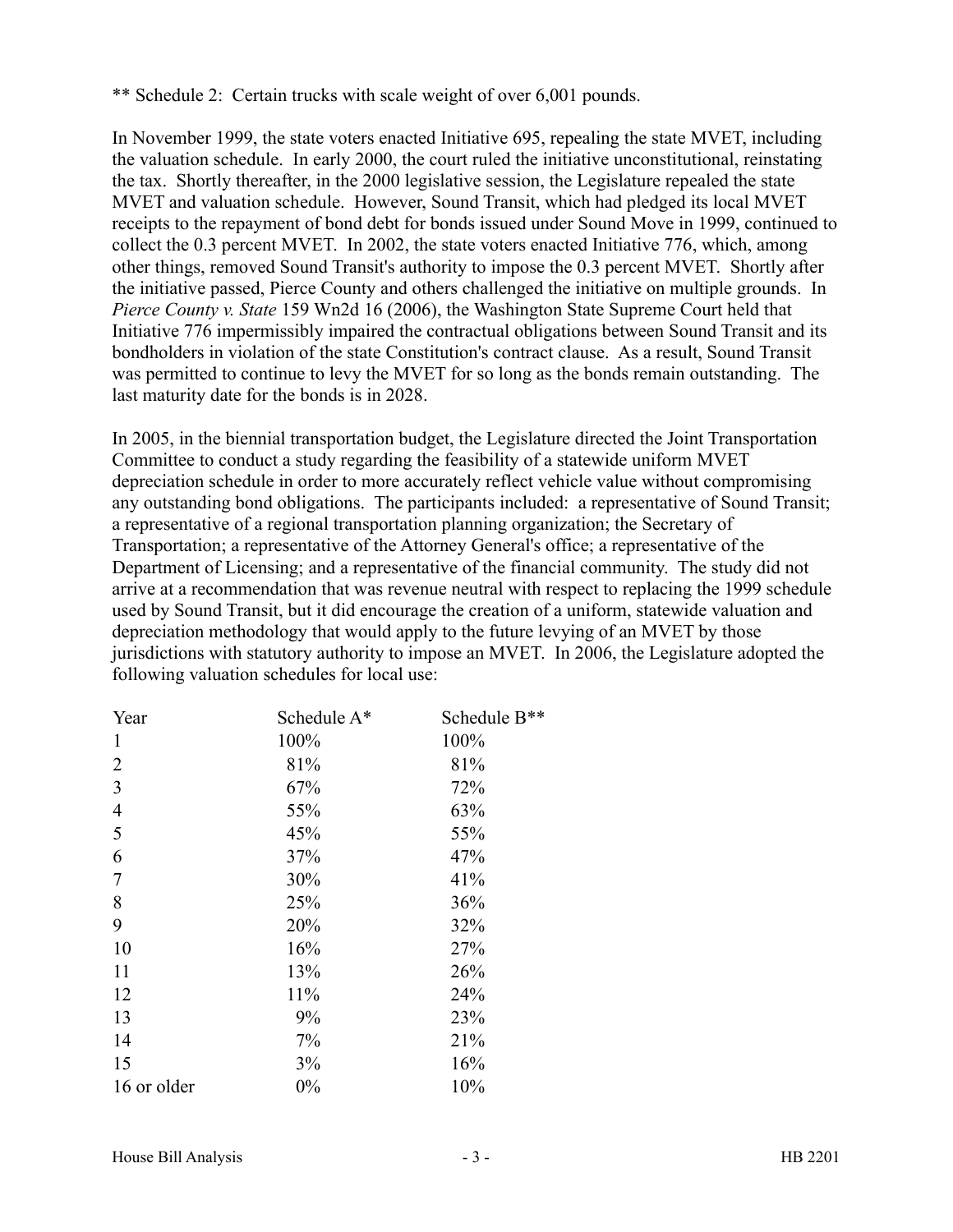Base vehicle valuation is defined at 85 percent of MSRP for all taxable vehicle use classes other than heavy and medium trucks. Base value for heavy and medium trucks is defined by latest purchase price (Schedule A).

\* Schedule A: Heavy and medium trucks whose empty scale weights exceed 6,000 pounds, including commercial and log-use trucks. Valuation represents the average, annual national market depreciation for all vehicles in the class.

\*\* Schedule B: All other vehicles. The valuation represents average, annual western-region market depreciation for passenger vehicles and light trucks.

In 2015, the Legislature passed an omnibus transportation revenue bill that included the new MVET authority that was adopted by Sound Transit's voters in 2016. The MVET authority provided in the revenue bill specified that the vehicle valuation method for collection of the 0.8 percent MVET would be the valuation schedule as provided in statute in January 1996, until the retirement of the bonds issued to which the original 0.3 percent MVET revenues were pledged. Any MVET that is collected after December 31 in the year that the original bond debt is retired must use the valuation schedule enacted in 2006.

# Department of Licensing.

Before beginning collection of an MVET, a local government, which includes Sound Transit, must contract with the Department of Licensing (DOL) for the collection of the tax. The DOL may charge a reasonable amount for administration costs.

# **Summary of Bill**:

A RTA that includes portions of a county with a population of more than 1.5 million persons and that imposes a MVET under the authority granted by the Legislature in 2015 must establish a market value adjustment program by December 31, 2017. Under the program, the RTA must provide a credit against tax due equal to the tax under current law, less the tax otherwise due, were the tax to be calculated using the 2006 valuation schedule, but only if the resulting difference is positive. The credit applies only to the 0.8 percent MVET authorized by the 2015 Legislature. The program is retroactive to the date that the RTA first imposed the 0.8 percent MVET.

The program may be funded by any resources available to the RTA, including unrestricted tax proceeds or other revenues and savings from the delivery of projects. The RTA must build on past and ongoing cost-savings efforts, including measures that would incorporate practical design; efficiencies realized in coordinating and integrating activities with other governments; and revising project contingency budgets.

The program must be implemented in a manner that allows delivery of the system and financing plan adopted by the RTA voters in 2016 to the extent practicable. If, when implementing the program, the RTA is not able to deliver the plan as approved originally, the RTA must identify savings and cost reductions first, from parking facility projects; second, from commuter rail projects; third, from transit-bus related projects; and fourth, from light rail projects.